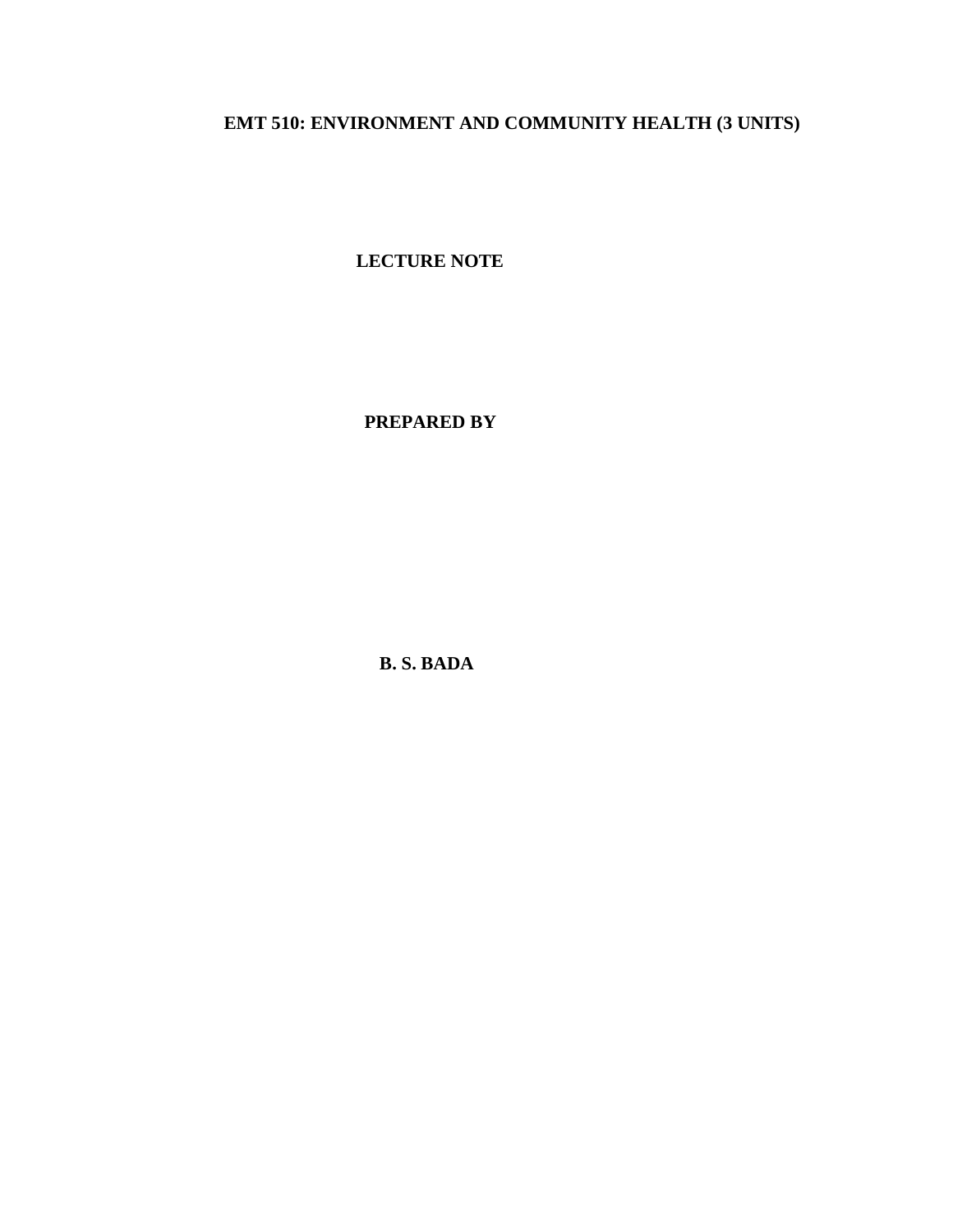#### **DEFINITION OF CONCEPTS IN COMMUNITY AND PUBLICHEALTH**

The phrase community health is composed of two words: community and health. In order to conduct or successful community health programme, health workers must consider the significance and indication of both words. We are dealing with a product, *health*, and a recipient, *the community*. Complete knowledge and understanding of both are necessary. We must understand and deal with the health problem; we must also understand and treat the social or public phase of the situation. Health is a social responsibility in and of the community. In order to formulate ways of meeting and solving health needs by the democratic process, a community must have groups of inter-relating and interacting individuals functioning for a common purpose. This demands recognition of different groups in the community and appreciation of the fact that their goals or values may not be totally in accord with our own. We cannot have adequate motivation for health or develop adequate participation by these groups unless we are willing to accept people, whoever they are and wherever they may live and work with them toward sharing goals, aspirations and tasks. Community health is the general health of a community and the practice and study of ways to preserve and improve it. Public health includes health education, sanitation, control of diseases, and regulation of pollution.

Public health, protection and improvement of the health of entire populations through community-wide action, primarily by governmental agencies. The goals of public health are to prevent human disease, injury, and disability; protect people from environmental health hazards; promote behaviors that lead to good physical and mental health; educate the public about health; and assure availability of high-quality health services. Public health systems vary in different parts of the world, depending upon the prevalent health problems. In the developing world, where sanitation problems and limited medical resources persist, infectious diseases are the most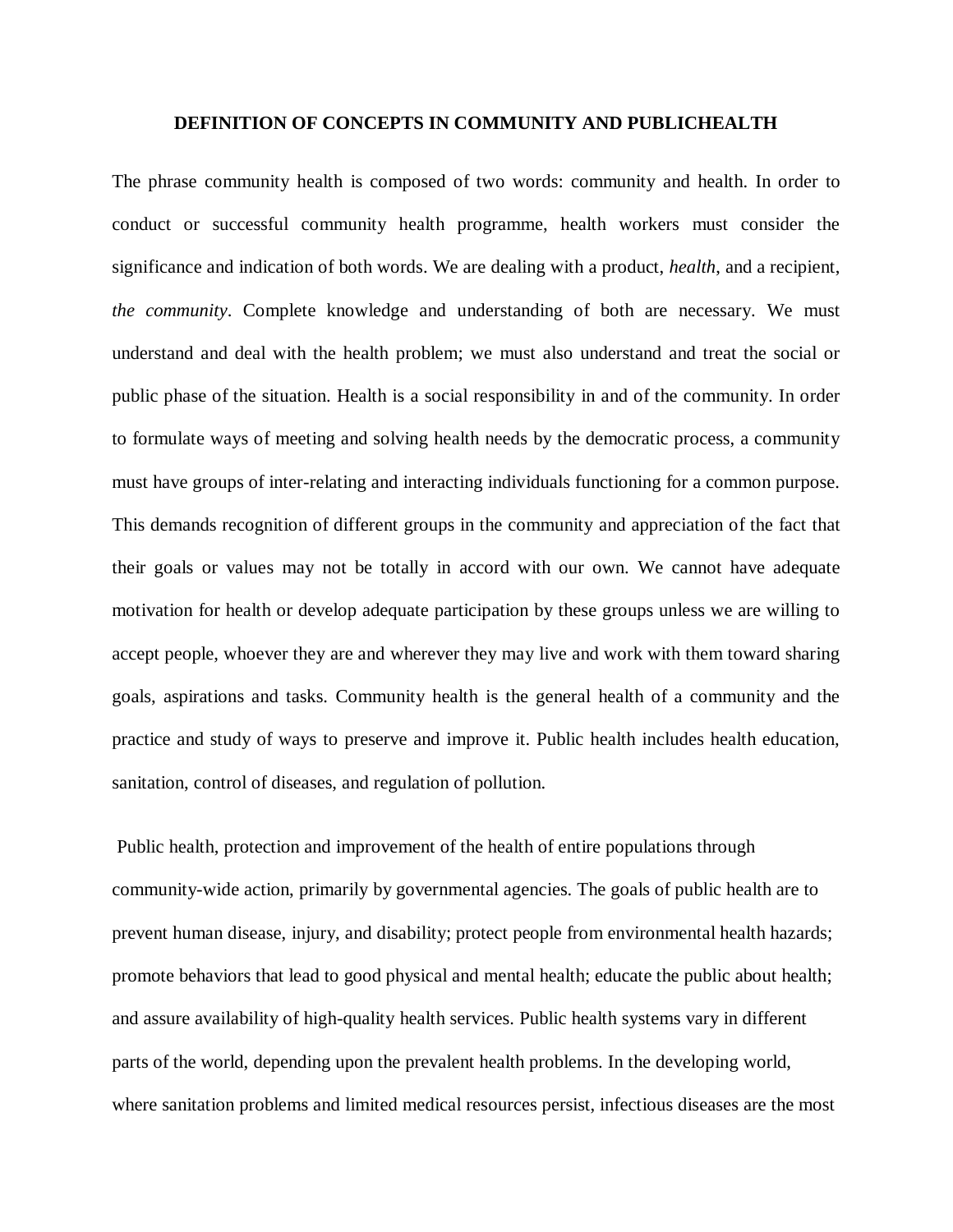significant threat to public health. Public health officials devote resources to establish sanitation systems and immunization programs to curb the spread of infectious diseases, and provide routine medical care to rural and isolated populations. In industrialized nations, sanitary food and water supplies and excellent medical resources have reduced rates of infectious disease. Instead, accidents and diseases such as lung cancer, heart attacks, and strokes are among the leading causes of death. In these areas, public health goals include education programs to teach people how to prevent accidents and lessen their risk for disease, and the maintenance of the excellent disease prevention systems already established.

Public health workers may engage in activities outside the scope of ordinary medical practice. These include inspecting and licensing restaurants; conducting rodent and insect control programs; and checking the safety of housing, water, and food supplies. In assuring overall community health, public health officials also act as advocates for laws and regulations—such as drug licensing or product labeling requirements. Some public health officials are epidemiologists, who use sophisticated computer and mathematical models to track the incidence of communicable diseases and to identify new diseases and health trends. Others conduct stateof-the-art medical research to find new prevention and treatment methods.

Most people think of public health workers as physicians and nurses, but a wide variety of other professionals work in public health, including veterinarians, sanitary engineers, microbiologists, laboratory technicians, statisticians, economists, administrators, attorneys, industrial safety and hygiene specialists, psychologists, sociologists, and educators.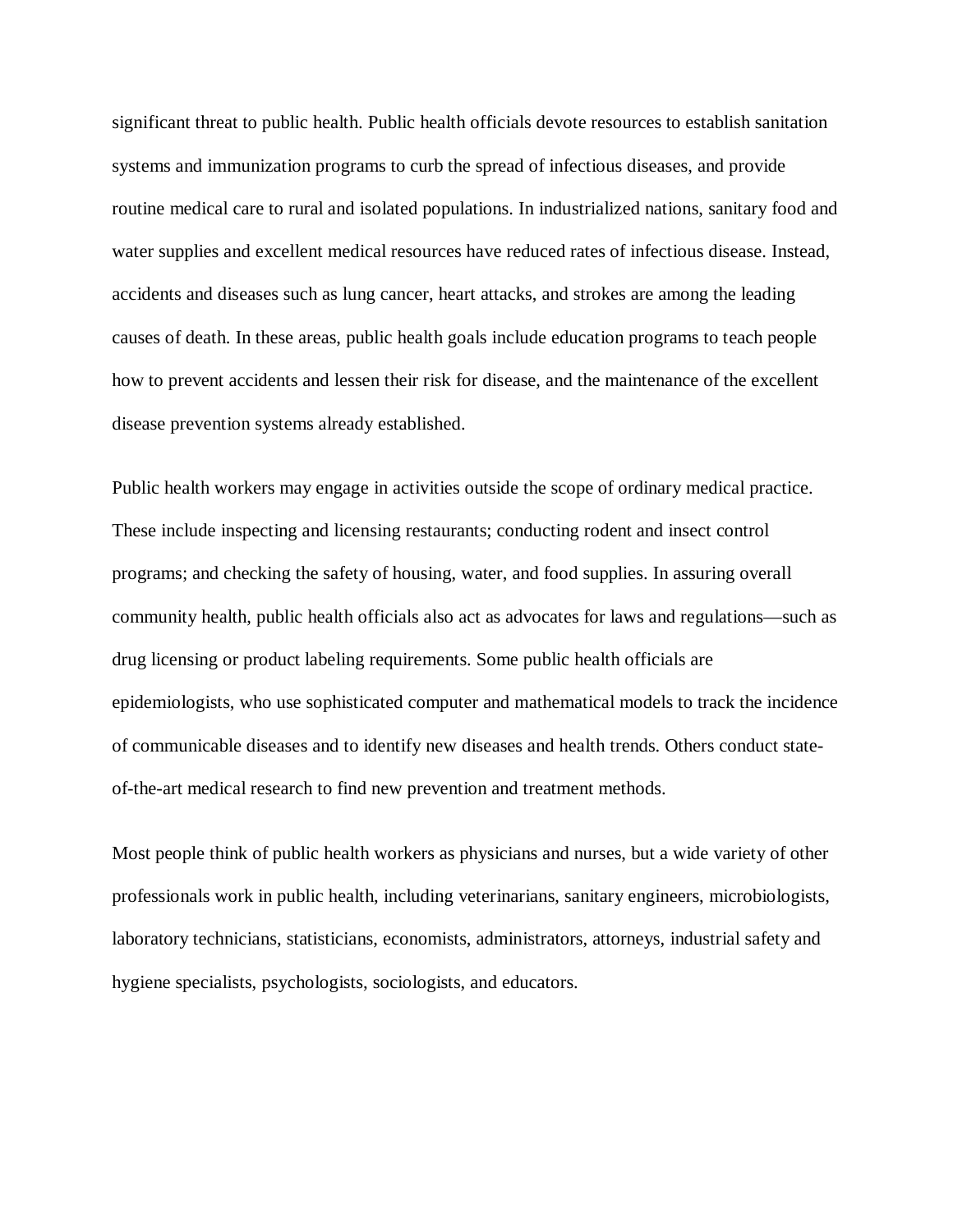#### **HIPPOCRATES VIEWPOINT OF COMMUNITY HEALTH**

Hippocrates the greatest physician of antiquity, regarded as the father of medicine. Born probably on the island of Kos, Greece, Hippocrates traveled widely before settling down in Kos to practice and teach medicine. He died in Larissa, Greece; little else is known about him. His name is associated with the Hippocratic Oath, though he probably is not the author of the document. In fact, of the approximately 70 works ascribed to him in the Hippocratic Collection, Hippocrates may actually have written about six of them. The Hippocratic Collection probably is the remnant of the medical library of the famous kos School of Medicine. His teachings, sense of detachment and ability to make direct, clinical observations probably influenced the other authors of these works and had much to do with freeing ancient medicine from superstition.

Among the more significant works of the Hippocratic collection are Airs, Waters, and places ( $5<sup>th</sup>$  century BC), which, instead of ascribing diseases to divine origin, discusses their environmental causes. It proposes that consideration such as town's weather, drinking water, and site along the paths of favourable winds can help a physician ascertain the general health of the citizens. He further stated that by observing enough cases, a physician can predict the course of a disease. The idea of preventive medicine, first conceived in Regimen and Regimen in Acute Diseases, stresses not only diet but also the patient's general way of living and how it influences his or her health and convalescence, Sacred Disease, a treatise on epilepsy, reveals the rudimentary knowledge of anatomy reveals the rudimentary knowledge of anatomy in ancient Greece. Epilepsy was believed to be caused by insufficient air, which was thought to be carried by the veins to the brain and limbs. In joints, the use of the so-called Hippocratic bench is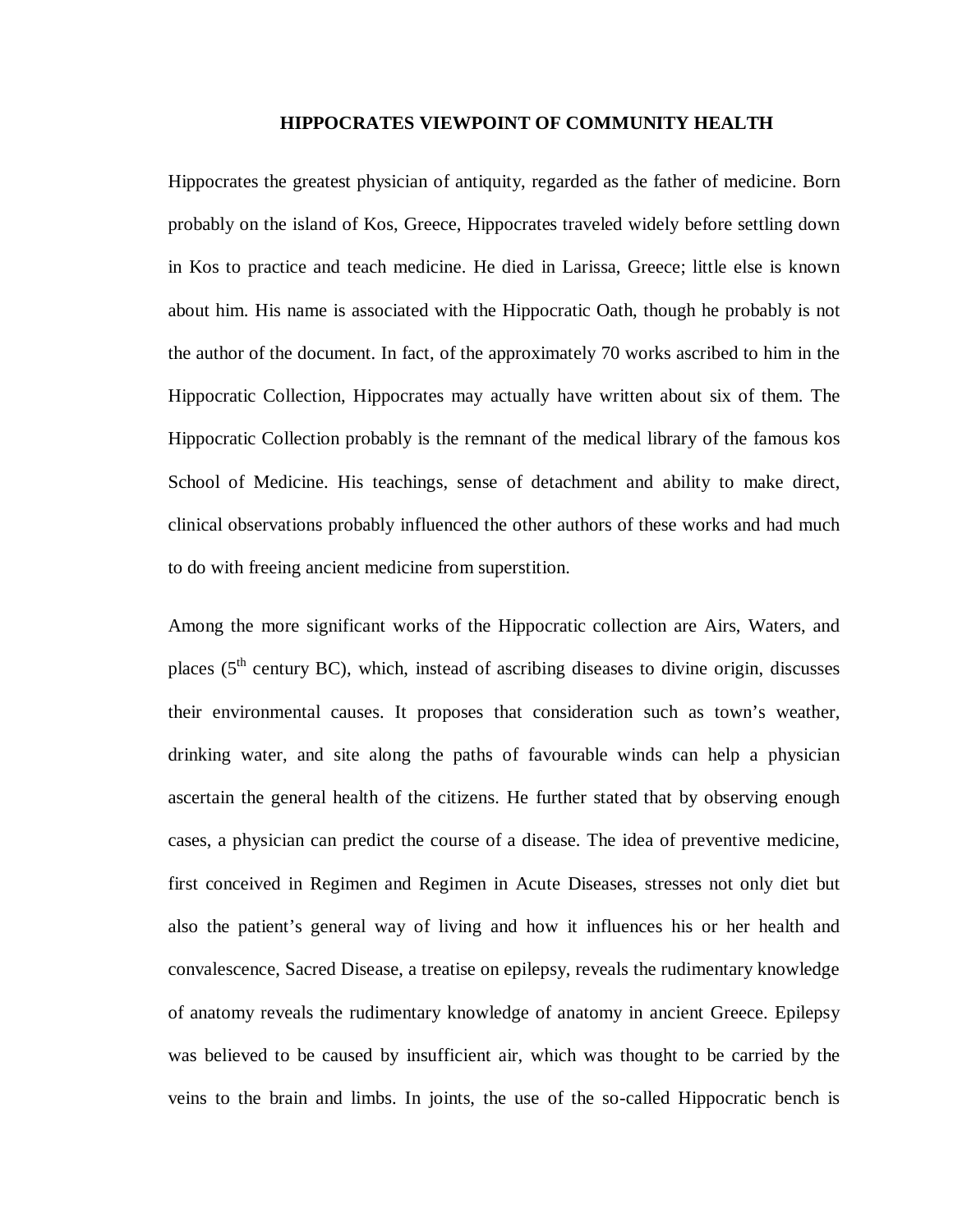described for treating dislocations. Also of interest are Wounds in the Head, Women's Diseases and Dismembering of the Feotus in the Womb.

## **INFLUENCE OF THE ENVIRONMENT AND DEVELOPMENT ON COMMUNITY HEALTH**

### **Environment and Community Health**

Atmospheric changes have major implications for human well-being. Since *Our Common Future* considered the topic of **climate change**, there has been a sharp and continuing rise in greenhouse gas (GHG) emissions and in the concentration of these gases in the atmosphere. Climate change (including global warning) is under way, and an average temperature increase of 0.74  $^{0}$ C over the past century has been recorded. This trend, in which 11 of the last 12 years (1995-2006) rank among the 12 warmest years since 1850, is virtually certain. Impacts are already evident and include changes in water availability, spread of waterborne disease vectors, food security, sea-level and ice cover as exemplified by melting of the Greenland ice sheet etc. Anthropogenic GHG emissions (principally carbon dioxide,  $CO<sub>2</sub>$ ) are the main drivers of change. The projected increase in frequency and intensity of heatwaves, storms, floods and droughts would dramatically affect many millions of people. The Intergovernmental Panel on Climate Change (IPCC) projects an increase in the global temperature of 1.8-4  $^0C$  by the end of this century. This will lead to potentially massive consequences, especially for the most vulnerable, poor and disadvantaged people who contribute to climate change to a lesser extent. Even if atmospheric concentrations of GHGs were to be stabilized today, land and ocean temperatures would increase for decades and sea levels would rise for centuries. More than 2 million people are estimated to die prematurely each year due to indoor and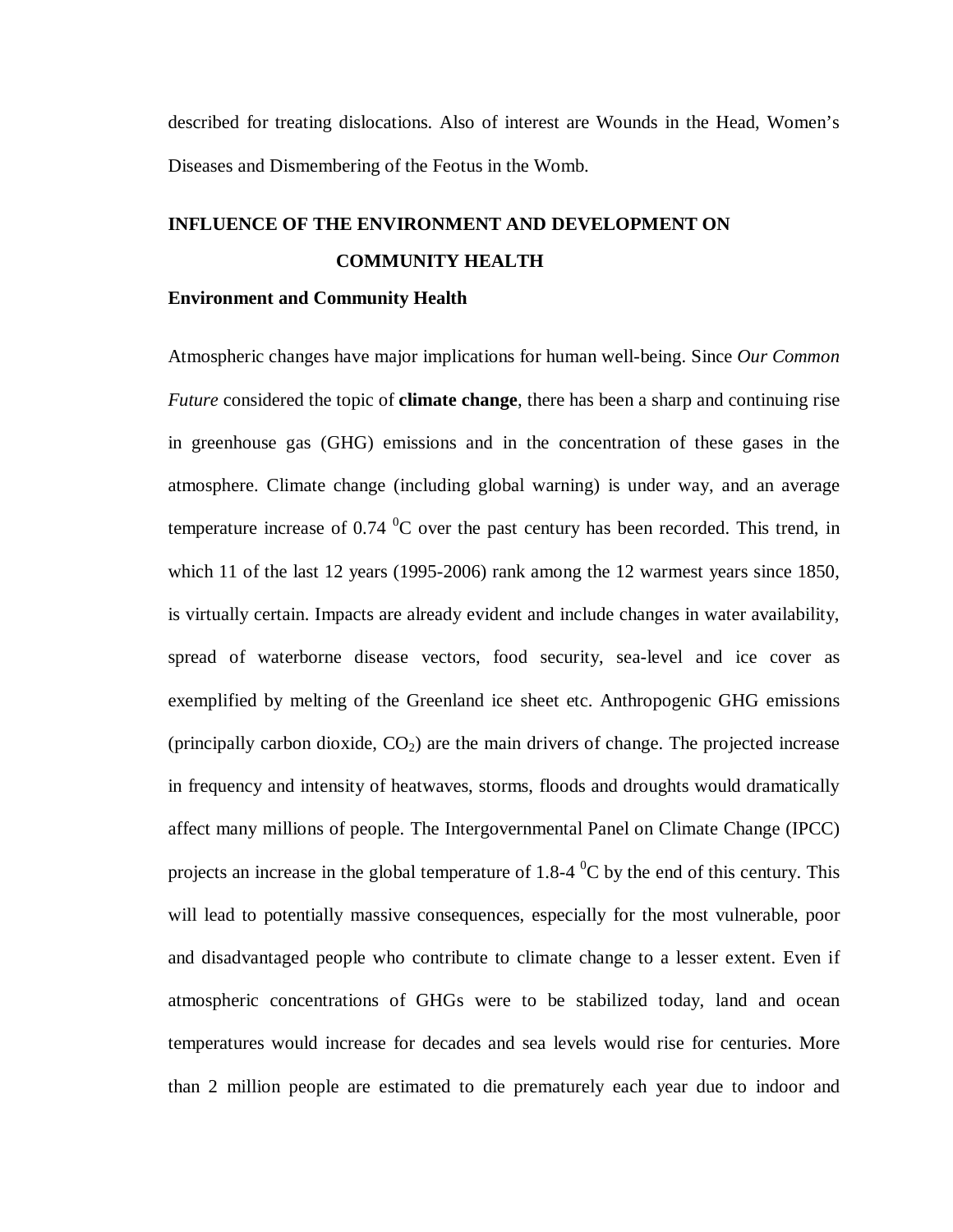outdoor air pollution. Severe indoor air pollution occurs in many poor communities when biomass and coal are used for cooking and heating in enclosed places without adequate ventilation. Outdoor air pollution arises from many sources, including industrial processes, motor vehicles, energy generation and wildfires. Although air quality has improved dramatically in some cities, man areas still suffer from excessive air pollution, resulting in severe health impacts. Long-range transport of a variety of air pollutants also remains an issue of concern for human and ecosystem health.

The release of harmful and persistent pollutants, such as heavy metals and organic chemicals, from mining, manufacturing, sewage, energy and transport emissions, the use of chemicals, and from leaking stockpiles of obsolete chemicals and products, remains a problem for terrestrial and aquatic ecosystems. These are the greatest cause of human sickness and death on a global scale. Eutrophication of inland and coastal waters caused by excessive nutrient loads form sources such as agricultural fertilizer causes sporadic major fish kills and threatens human health and livelihood.

### **Development and Community Health**

Development depends on the environment while its impacts on the environment affect human well-being. The world has changed radically over the past two decades. Significant changes to geopolitical borders have occurred. Global population has grown from 5 billion to 6.7 billion. There has been a net annual rise in gross domestic product (GDP), per person of almost 2 percent and continued increases intrade volume, carbon dioxide emissions and agricultural land. Technological innovations have improved livelihoods and health. Low transportation costs, coupled with market liberation and the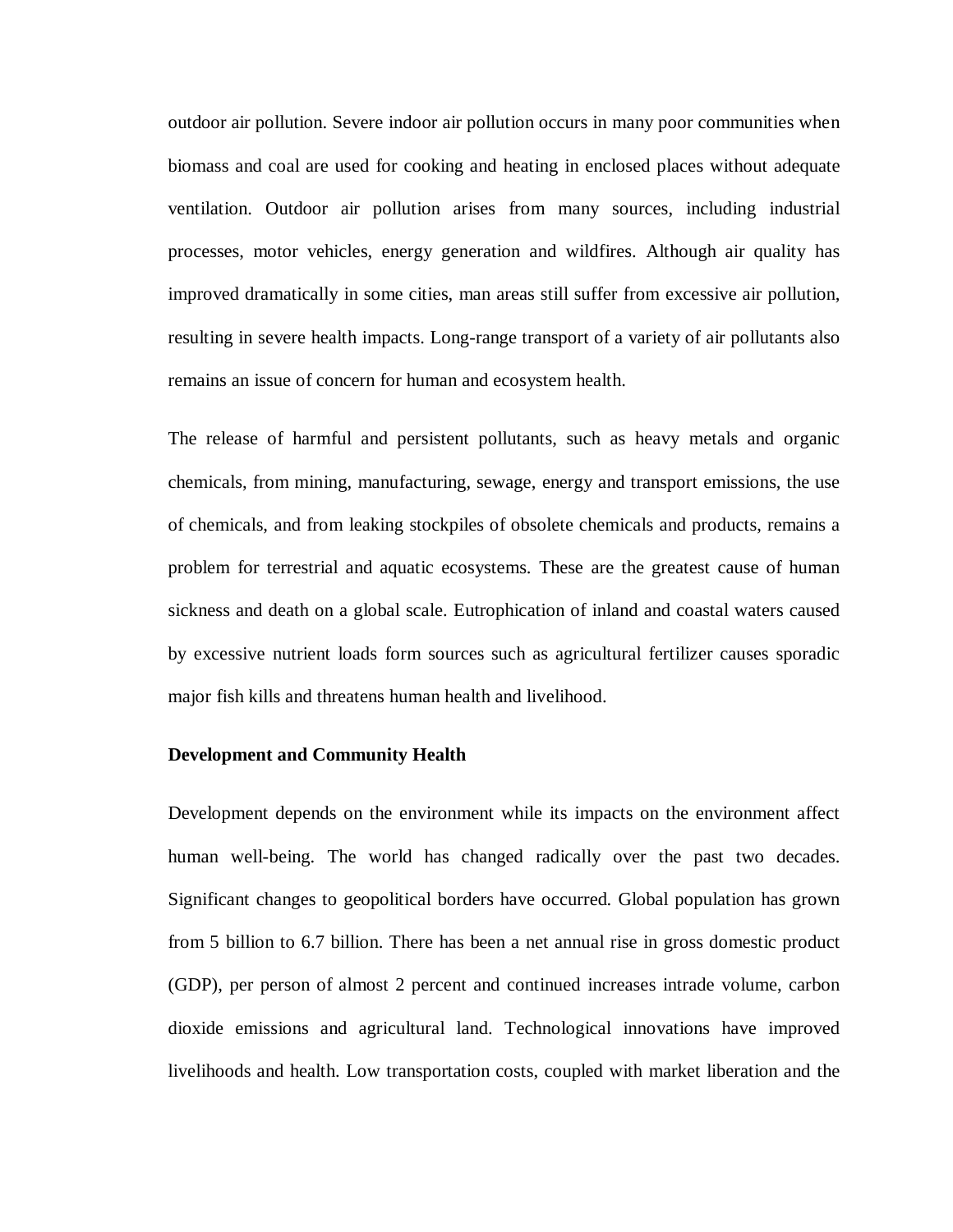rapid development of telecommunications have fuelled globalization and altered trade pattern, expanding the flow of goods, services, capital, people, technologies, information, ideas and labor. While millions have worked their way out of poverty and have access to improved services, such as healthcare, there are still more than 1billion poor people in the world. They lack essential services such as clean water, adequate nutrition, shelter and clean energy, making them especially vulnerable to environmental and socio-economic changes.

The combination of population pressure, malnutrition and infection has sapped the vitality of the developing nations for generations. Now new problems are being added. Industrial development, often without the restraining laws and regulations of the affluent industrial nations, is causing serious environmental change and occupational diseases. And some of the worst health-harming habits of the industrial nations, notably cigarette smoking and traffic injury, are increasingly common.

Industrial development is needed in the third world but unfortunately many multinational operations are attracted to the idea of setting up Petra-chemical plants, textile mills, and factories, not by desire to assist these nations towards economic development, but by the supply of cheap labour, and the desire to avoid laws and regulations that have been enacted in the industrially developed nations to protect the health of workers and to preserve environmental quality. Factories in the developing nations frequently employ children and women for low wages; have no workers' compensation, and few if any industrial safety standards. Workers who are injured on the job can be dismissed without compensation and their places filled by others from the virtually unlimited available pool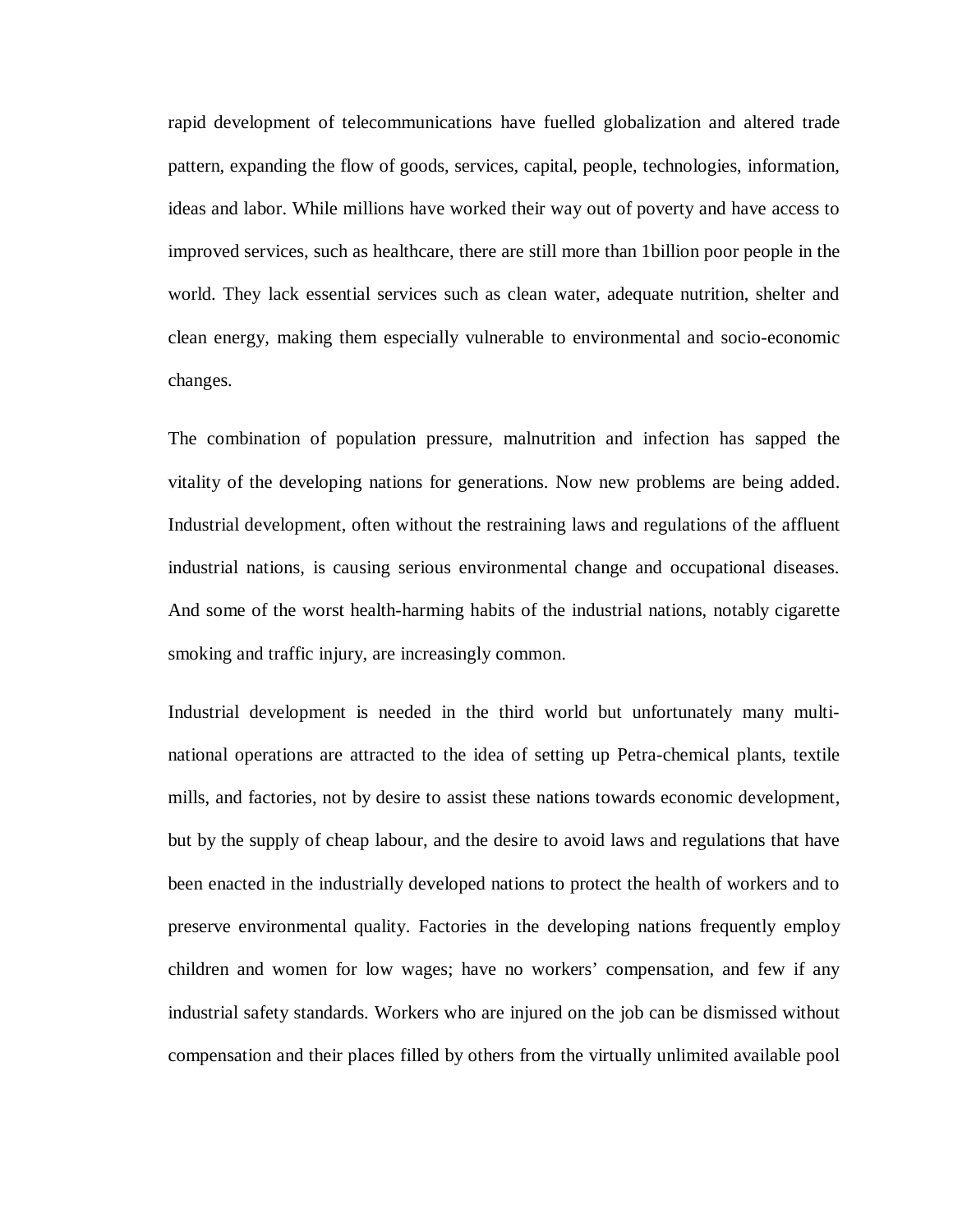of unemployed workers among the rural and new urban poor. Environmental quality is often damaged by unrestrained discharge of toxic waste products into the air and water.

The habits and customs we increasingly recognize as harmful to health are eagerly embraced by people in third world nations, who often perceive them as outward signs of their own emergence into better times. Women are persuaded that artificial formula is more desirable than breastfeeding; for some years, the multinational infant formula manufacturers have engaged in persuasive advertising campaign to promote infant formulas, even though it was well known that mothers in rural villages lacked the means to purchase, sterilize or store formula under safe and hygienic conditions. Despite pressure from UNICEF and other representatives of the international community, persuasion to use infant formula rather than breast milk continues in some third world nations.

The adoption of cigarette smoking is probably the worst of the unhealthy practices of industrially developed nations to be exported to the third word. The tobacco companies are able to promote their deadly product without restraint in most developing nations; advertising is directed specifically at children, the use of cigarettes is equated with social and economic success - with the result that in some developing nations about half the child population of both sexes is already addicted to cigarette. Just as bad, tobacco has become firmly established as a lucrative cash crop, displacing badly needed subsistence agriculture, and perhaps worst of all, trees are being depleted to provide fuel for fluecuring tobacco to make into cigarettes.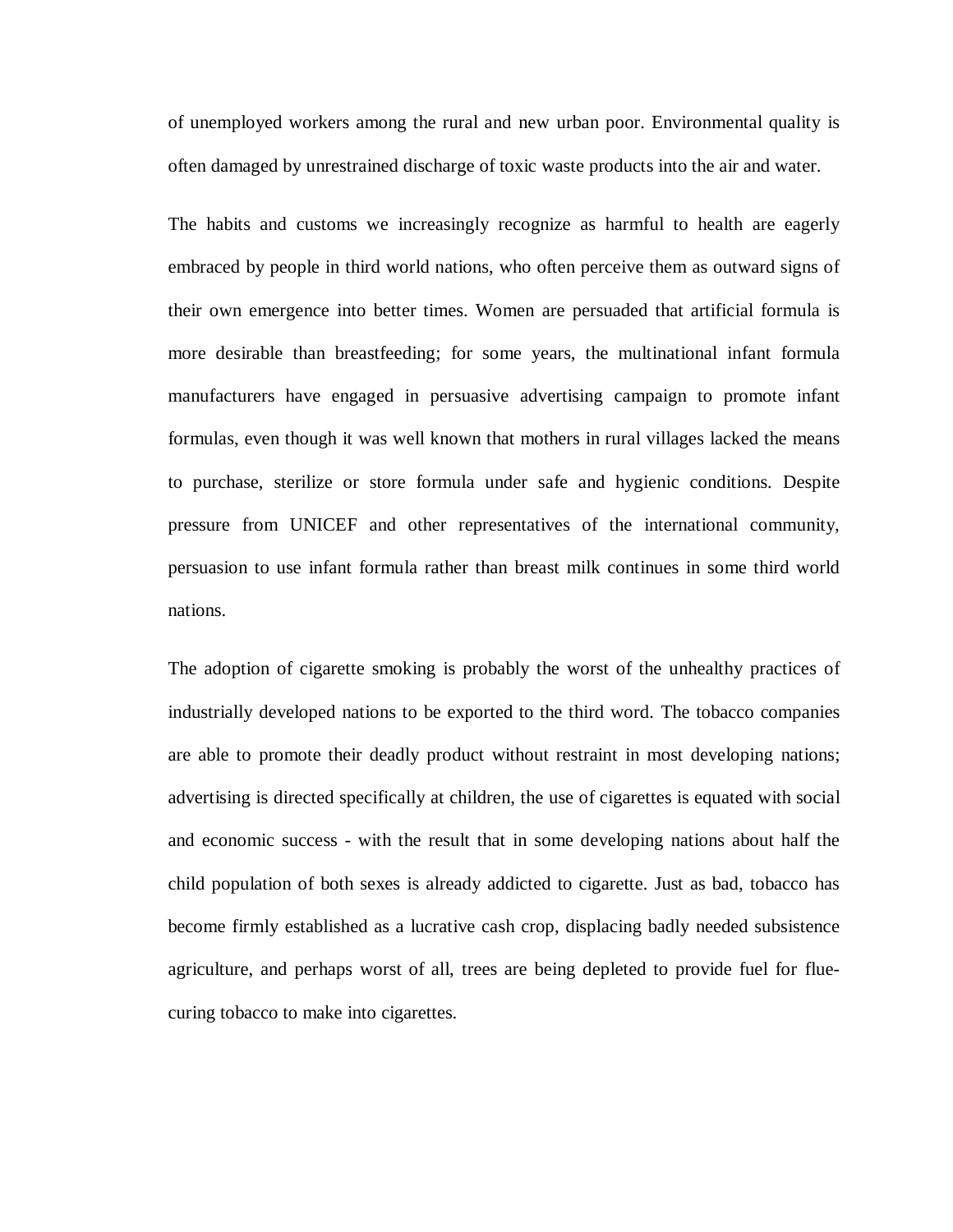Another problem that reflects low standards of ethical and moral conduct by some multinational corporations is the export to developing countries of pharmaceutical preparations that have been denied a license in the country where they were originally developed, usually because of doubts about their safety or efficacy or both. In some developing countries e.g. in Latin America and Southeast Asia, these drugs are sold in open stalls in market places. Apart from the harm they may do, some of these drugs are broad-spectrum antibiotics combinations that help to produce resistant stains of pathogenic microorganisms.

### **AGENCIES INVOLVED IN INTERNATIONAL HEALTH**

International and national agencies under the control of governments, nongovernmental organizations (NGOs) and private voluntary organizations are all active in international health. The government-sponsored international agencies include several United Nations (UN) organizations, the best known of which is WHO. Other UN agencies with welldefined and important health-related roles are the United Nations Children's Funds (UNICEF), the United Nations Development Programme (UNDP), the Food and Agriculture Organization (FAO), The United Nations Fund for Population Activities (UNFPA), the Office of the United Nations High Commissioner for Refuges (UNHCR), the United Nations Fund for Drug Abuse Control (UNFDAC) and the International Bank for Reconstruction and Development (IBRD), also known as the world Bank. The most important international nongovernmental organization is probably the International Commission of the Red Cross / Red Crescent (ICRC). Some affluent industrial nations have their own agencies that receive direct governmental financial and logistical support for health-related activities. These include the US Agency for International Development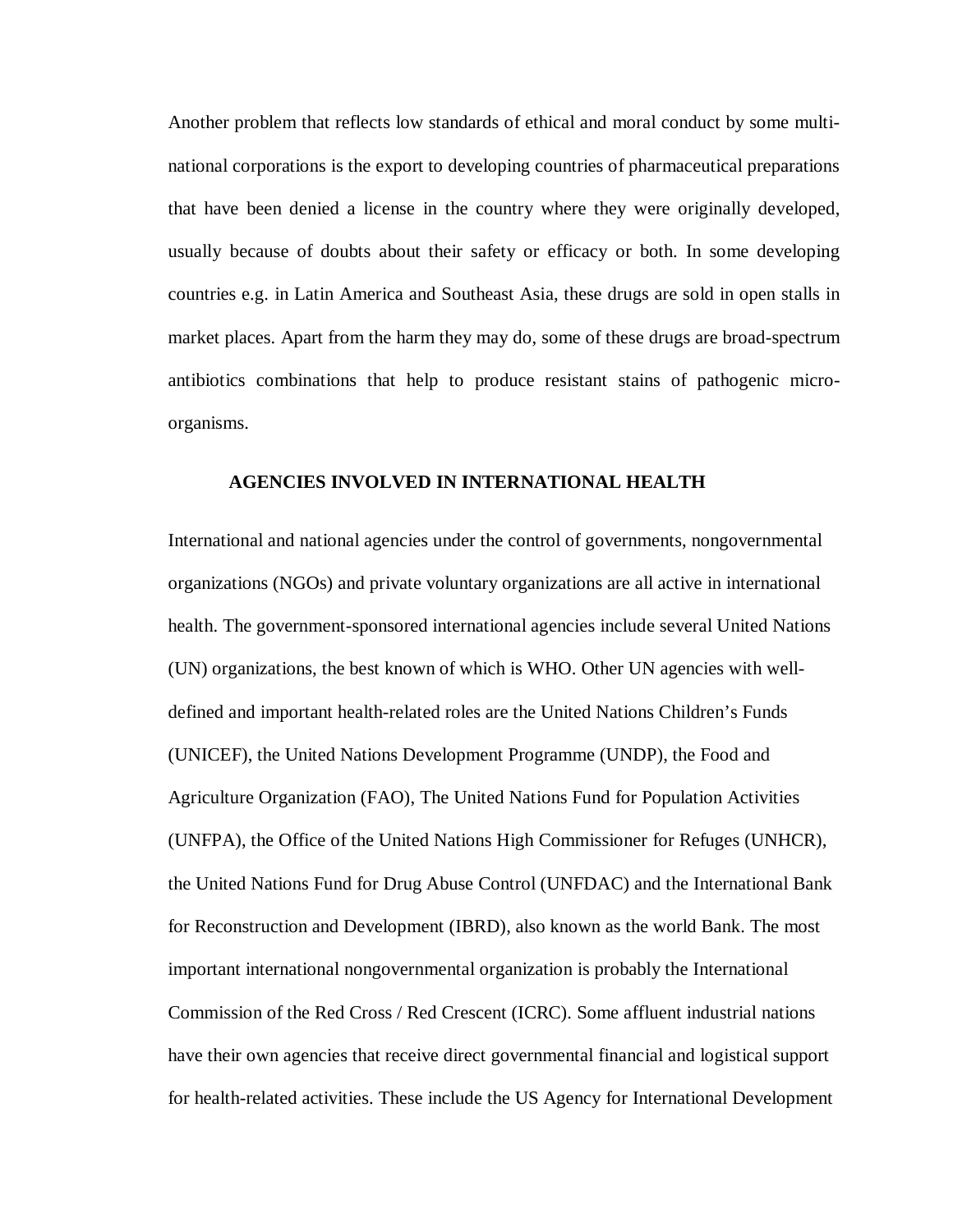(USAID), the Swedish International Development Authority (SIDA), the Canadian International Development Agency (CIDA), and a number of others. Many agencies, both governmental and nongovernmental, have affiliations with WHO; examples include the Centers for Disease Control, the Public Health Laboratory Service in the United kingdom, the Canadian Addiction Research Foundation, and a number of national and international professional associations in the health field.

The nongovernmental and private voluntary organizations raise funds for international health work of many kinds, mainly by voluntary subscriptions and donations; many churches and missionary groups also play a prominent role; their activities include many general and specific programs, such as hospital and community-based therapeutic and preventive services, aid for persons with specific diseases such as leprosy, trachoma, and cataract, and aid for destitute children. Several philanthropic foundations, notably the Rockefeller Foundation, have illustrious records of contributions to the advance of medical research and education in developing countries.

WHO is supported by all nations and is concerned with all aspects of human health. Its achievements since 1948 have been impressive. WHO has been responsible for at least one contribution of lasting historic importance, the eradication of smallpox; this was accomplished in 1979 after an international collaborative effort that was supervised, coordinated and directed by WHO. If WHO had done nothing else, the total and permanent eradication of this disease, one of the great scourges of mankind since prehistoric times, would have justified its existence. Given enough money, material and manpower, WHO could similarly eradicate other diseases, as well as improve the human conditions in many other ways.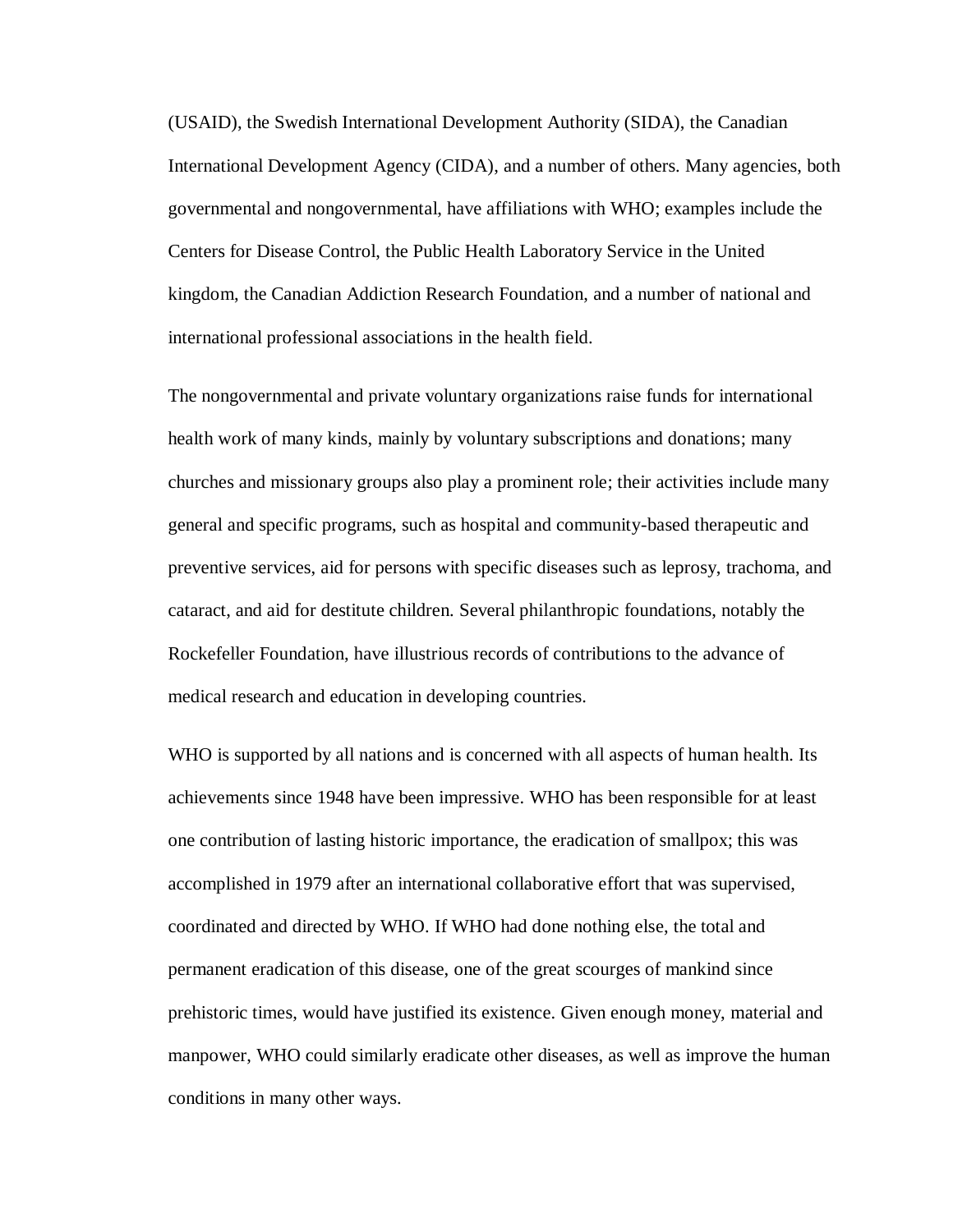Communicable disease control is much emphasized among the activities of WHO; there are programs aimed at controlling all the principal communicable diseases of developing and tropical countries - malaria, schistosomiasis, onchocerciasis, leishmaniasis, trypanosomiasis, leprosy, yaws, tuberculosis, yellow fever, parasitic diseases, sexually transmitted diseases, viral hemorrhagic fevers, zoonoses. Other programs focus on material and child health, on nutritional disorders, on occupational environmental health problems, mental disorders, etc. Other programs deal with education and training of health workers, with information and technology transfer, quality control of biological products and pharmaceutical preparations. A section is concerned with epidemiologic surveillance, health status assessment and world health statistics, disease classification systems etc. An activity that is often done in collaboration with organizations such as ICRC and UNHCR is emergency and disaster relief, when natural or manmade disasters displace large numbers of people, rendering them homeless and depriving them of means to subsist and survive.

## **DISTINCTION BETWEEN COMMUNITY / PUBLIC HEALTH IN DEVELOPED AND LES DEVELOPED COUTRIES**

**Developed countries** refer to industrialized countries characterized by population that has realized high standard of living, good health and long life expectancy.

**Developing countries** are countries that have started to industrialized but they still contain large segment of population that live under pre industrialized conditions.

**Less developed countries** are characterized by low level of industrialization, poor health care and low life expectancy.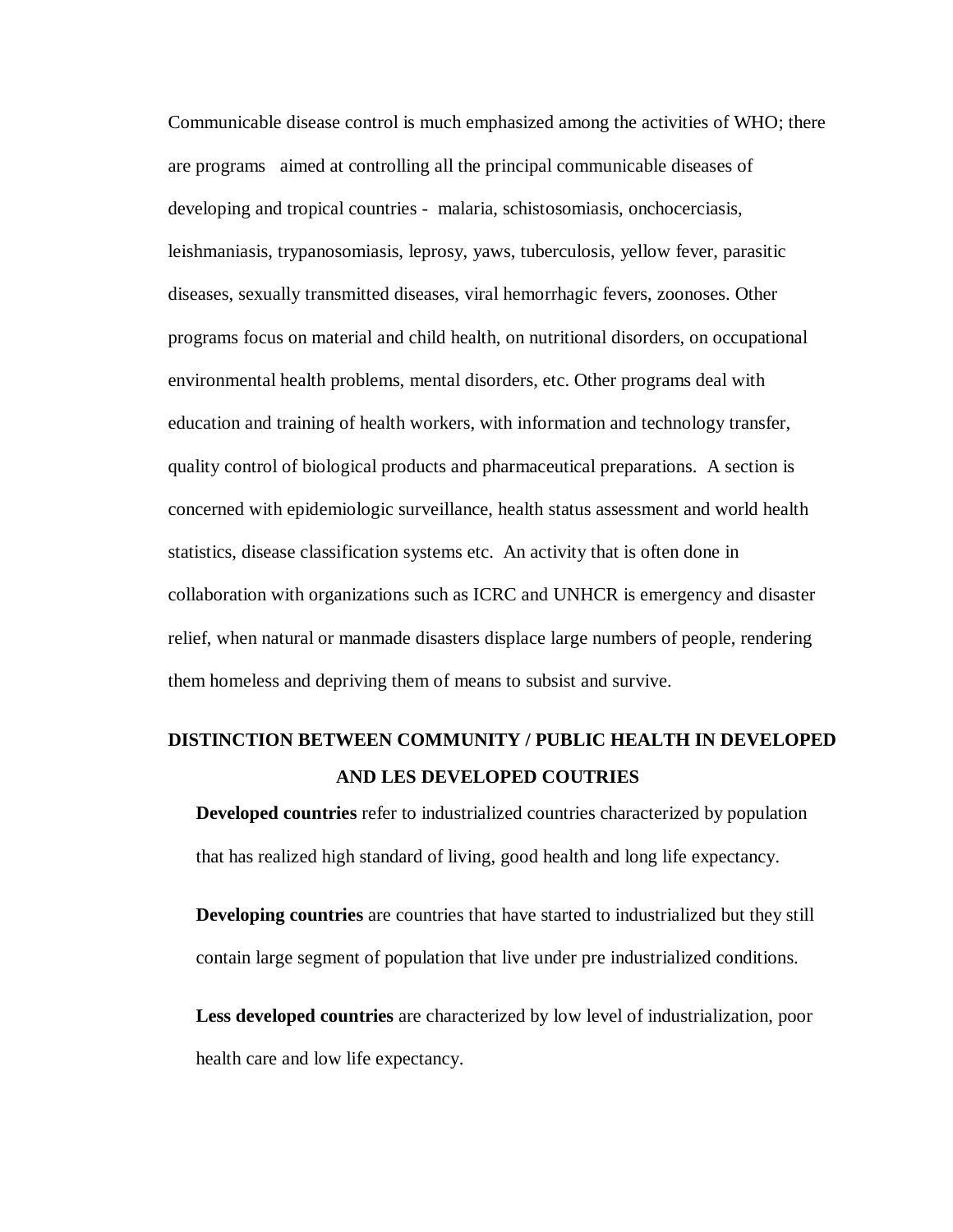We can be proud of the improvements in health that have occurred since the beginning of the  $20<sup>th</sup>$  century; many of these are attributable to advances of medical science and the application of public health measures such as sanitation and clean water. Some formidable obstacles to health and well-being, however, still exist. War and political instability are at the heart of some of the most intractable problems. Others in the industrially developed, affluent nations are due to uncontrolled excesses in exploiting the environment, destroying what was naturally present and poisoning vegetation, wildlife, even human communities. It is important to bear these problems in mind while we consider the health problems of the developing world. We cannot separate the developed from the developing world, and consider their problem in isolation from each other.

### **Population growth**

Throughout history and as far as we can determine, since long before recorded history began, the growth rate of human numbers was linear, save for occasional disruptions such as the epidemics of plague in the  $14<sup>th</sup>$  century, which killed about a third of the population of Europe. But at varying times from the late  $18<sup>th</sup>$  century onward, the rate of growth began to change towards an exponential pattern. This exponential growth has occurred all over the world, beginning in the late  $18<sup>th</sup>$  century in western Europe, the early  $19<sup>th</sup>$ century in eastern Europe, and the early  $20<sup>th</sup>$  century in Africa and in south and southeast Asia and Latin America. In North America the pattern is distorted by migrations, birth rates began to greatly exceed death rates, early in the  $19<sup>th</sup>$  century in the United States. The causes of this surge in human numbers have been much debated among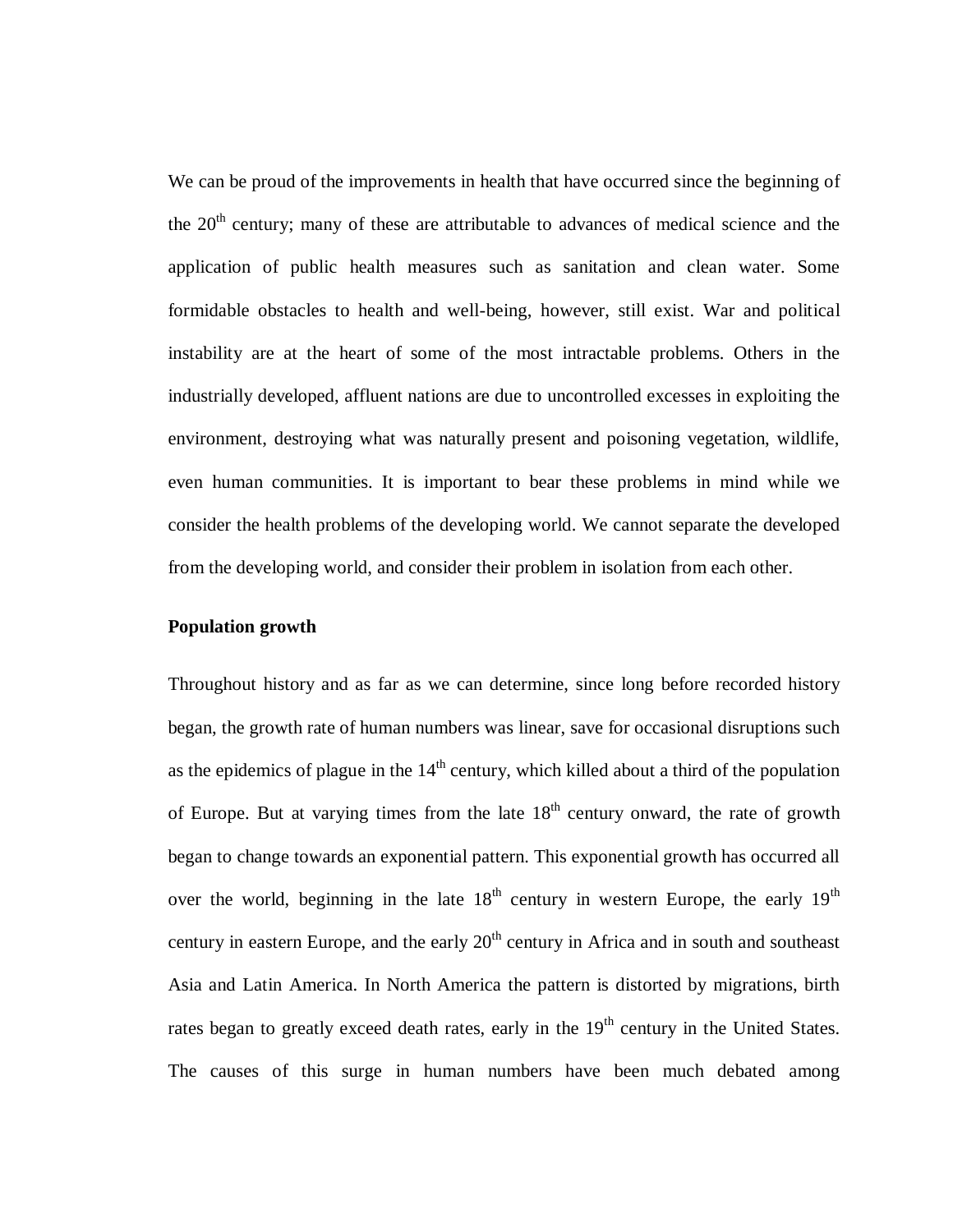demographers. Some believe that, improved nutrition, related to changes in climatic conditions and the opening up to agriculture of vast areas in the Americas and Australasia, was the principal determinant; others think the reasons are more complex, and include reduced risks of infant death from infections, due to ecologic changes. The change to an exponential growth rate preceded most of the modern advances of medical science.

### **Other Population Problems-Migrations and Rural-Urban Shifts**

Several times in human history there have been massive movements of large numbers of people about the earth, great redistributions, probably related to imbalance between numbers and the supply of needed resources of food, fuel, raw materials or valued commodities.

Within many developing nations, (and also within the industrially developed nations), there has also been a large-scale redistribution from rural to urban areas. In the late 1970s, it was estimated by the UN Statistical Office that by the year 2000, the proportion of people living in urban areas would exceed the proportion in rural areas. Some of this rural-urban movement has been due to drought or other natural disasters that have led people to flee from the land in search of work in cities. Dispossessed subsistence farmers and displaced or unwanted rural agricultural labourers have moved in huge numbers to squalid shanty towns on the outskirts of cities, swelling the urban populations and overloading already inadequate water supply and sanitary services. In most developing nations, food supplies, sanitary services, fuel and shelter will almost certainly be inadequate to cope with the projected numbers. Moreover, the rural areas of many of the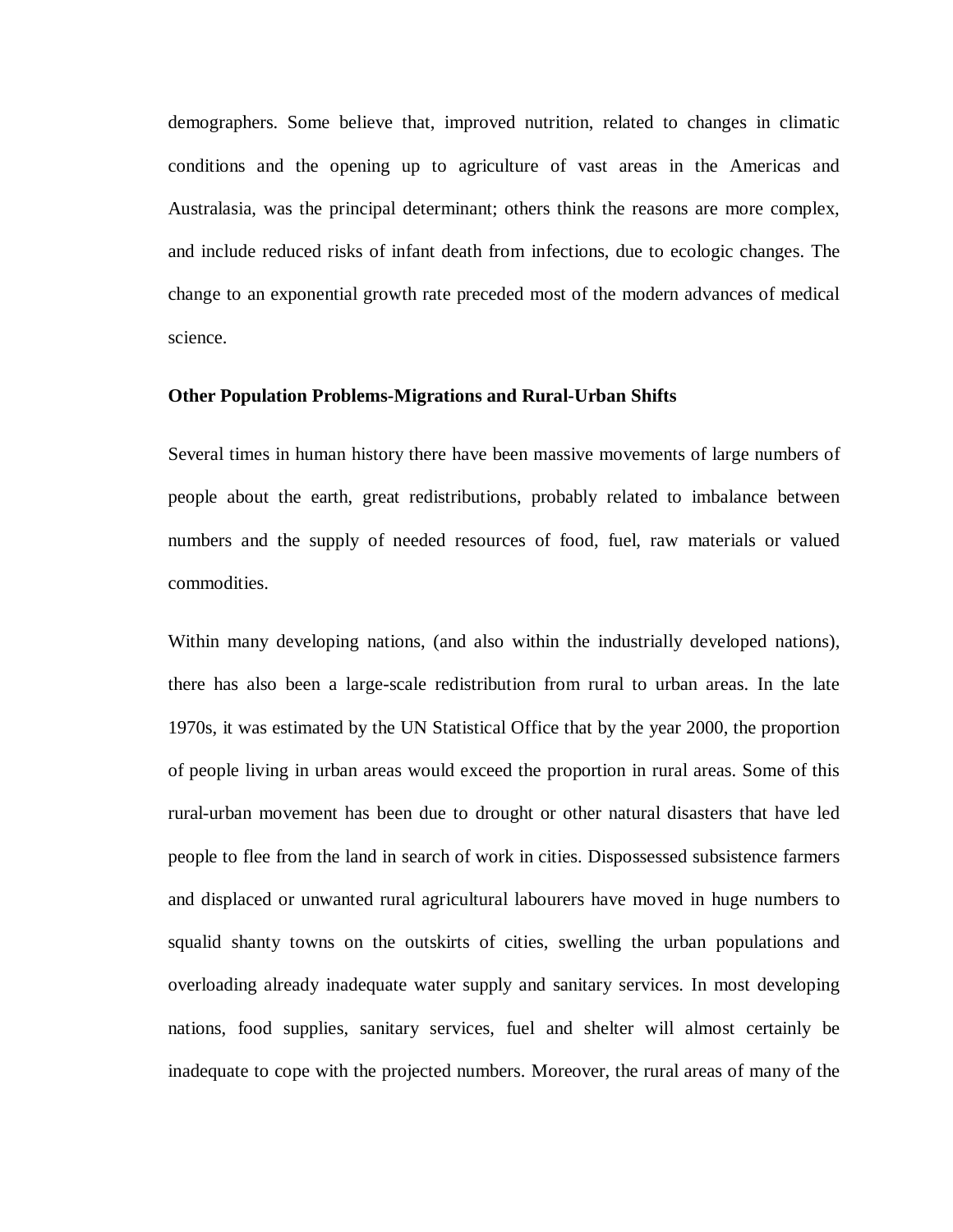nations in which these cities are located will be experiencing equal or greater rates of population growth, and will not have much if any spare to contribute to the food supply.

### **The health problems of developing nations**

A useful way to arrange and classify the nations of the world, suggested by James Grant, director-general of UNICEF, is according to their prevailing infant mortality rates. Infant mobility rates correlate closely with levels of economic development, literacy, housing conditions, access to pure water supplies and several other variables dependent upon economic development; the availability of health care is not directly related to infant mortality rates, though it is often related to the level of economic development. The World Bank's recognition of the relationship between economic development and health is an important contribution to the solution. Many developing nations are caught in a vicious circle of unrelieved poverty that causes or contributes to most of the ill health, which in turn aggravate the poverty. Development assistance that relieves the poverty may be the first step towards improvement of health. The low status of women, leading to female illiteracy and thus to poor understanding of ways to protect their infants' health, must also be dealt with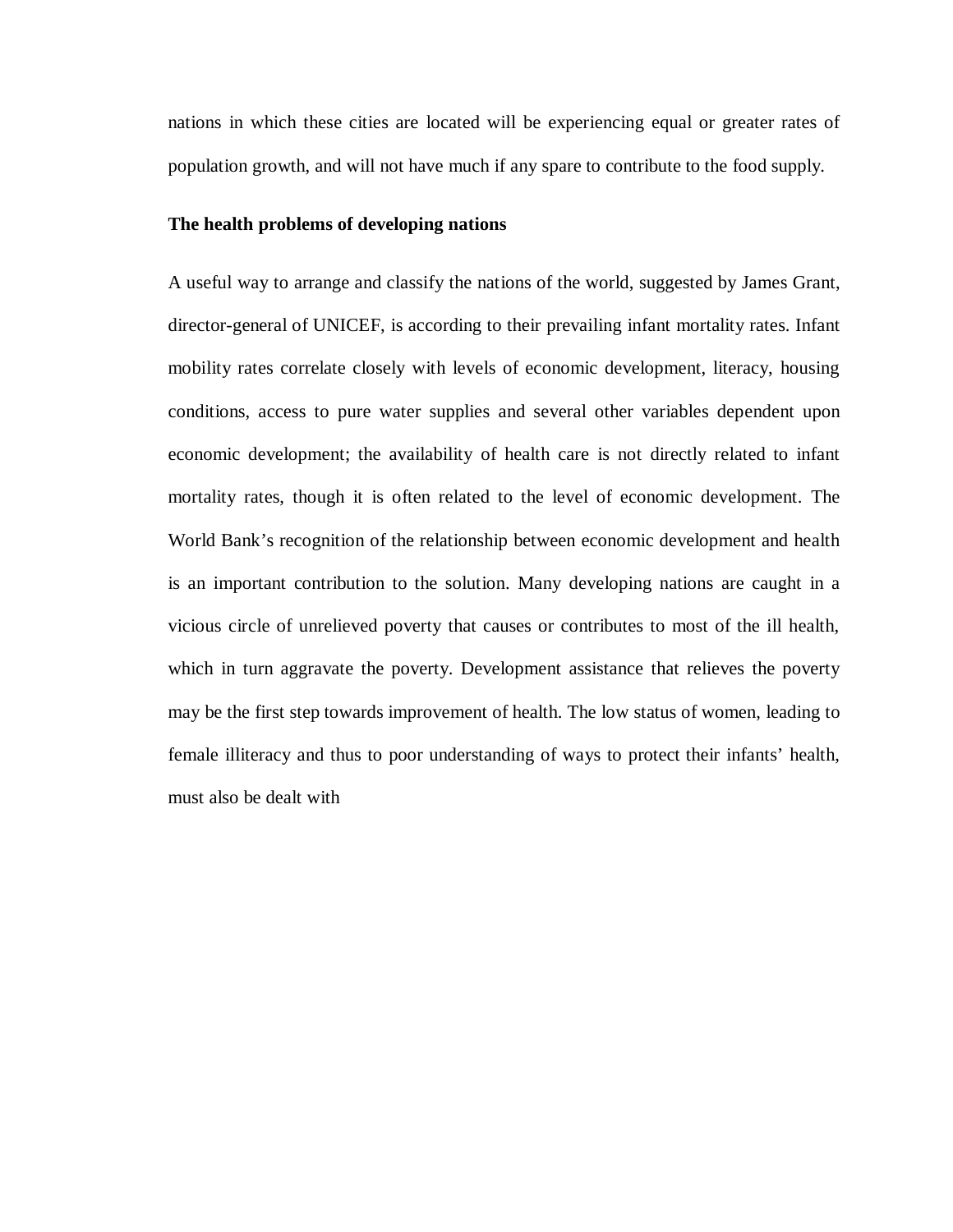### **The vicious circles of population pressure, malnutrition and infection**



The fact that so many children now live where previously they would have died, helps to convince parents that fewer children have to be conceived to provide the work-force needed to maintain farms or paddy fields. Protecting and preserving the lives of infants and children is the first step towards dealing with the most urgent and frightening problem of all, the problem of uncontrolled human reproduction.

The rate of population growth is influenced by complex cultural factors, religious beliefs, levels of education and literacy, especially literacy of women which depends upon the status of women in society. Once they are able to read, women are better able to understand the basic principles of contraception; they are also better able to understand that disease and premature death are not inevitable facts of life. The education that is needed to change traditional values is another urgent priority. Perhaps television can play its most valuable role in human affairs by contributing to the education and value changes needed to improve the status of women.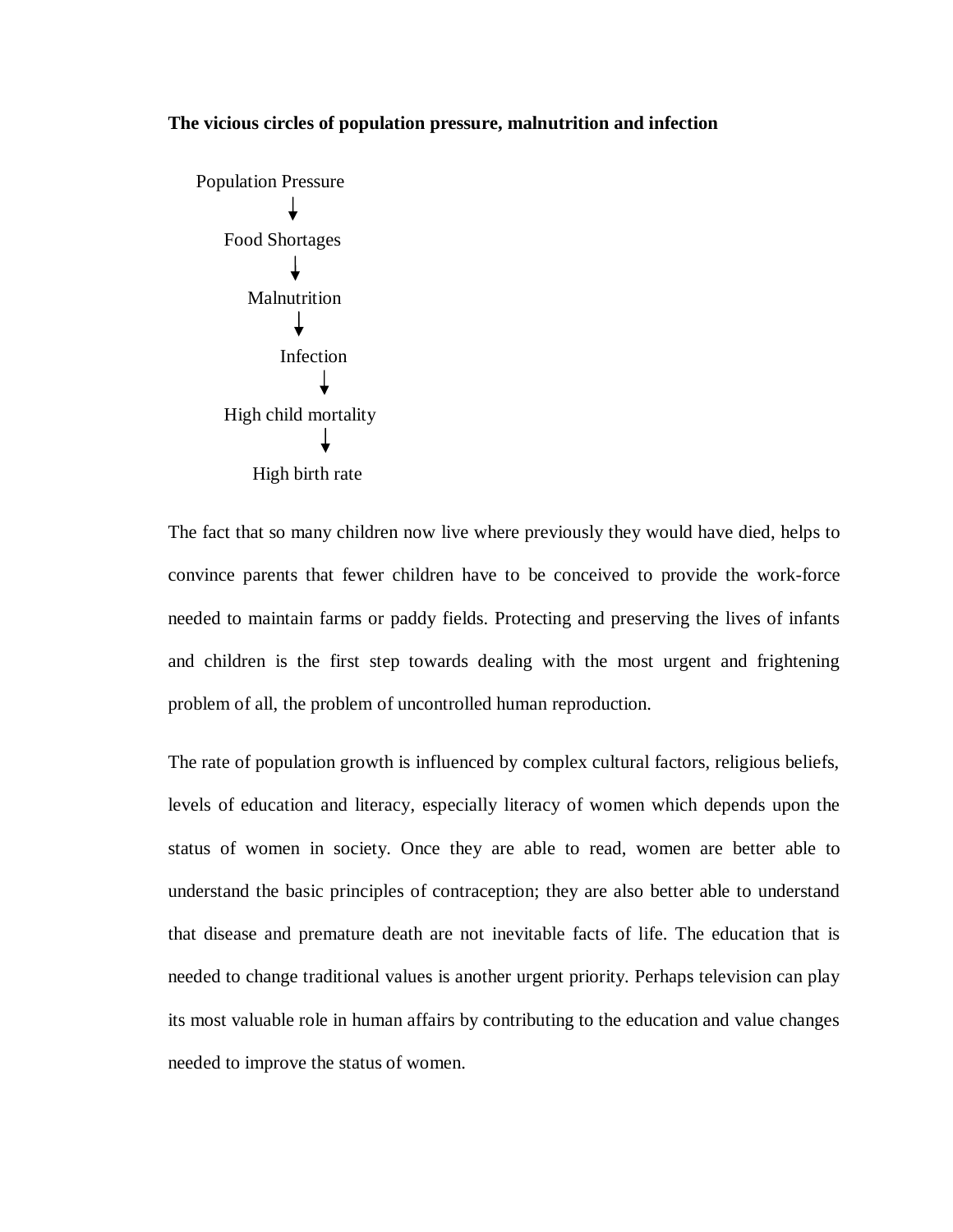Special efforts are needed in some developing nations to improve the status of women. In many rural agrarian societies, women are destined to spend their lives in a combination of childbearing and heavy manual labour. They may be denied access to modern education, so have no way to learn how much they are missing by reading about the better situation of women and their families in other lands.

High density of population of course contributes to the spread of communicable diseases, so population pressure not only drains food resources and leads to widespread malnutrition, but also sets the stage for epidemics. These three problems - population pressure, malnutrition and infection - thus constantly reinforce one another. Economic development may best help to break these vicious circles by concentrating on the control of infections, but in turn the control of infections cannot achieve much without opportunities for employment of the increasing numbers of survivors – which requires improved education and higher levels of literacy. Clearly the solution is as complex as the problem.

### **Problem solving in the developing world**

- Upgrade / develop primary care
- Expanded program on immunization
- Growth monitoring
- **Breastfeeding**
- Oral rehydration
- Mobilize / Train traditional healers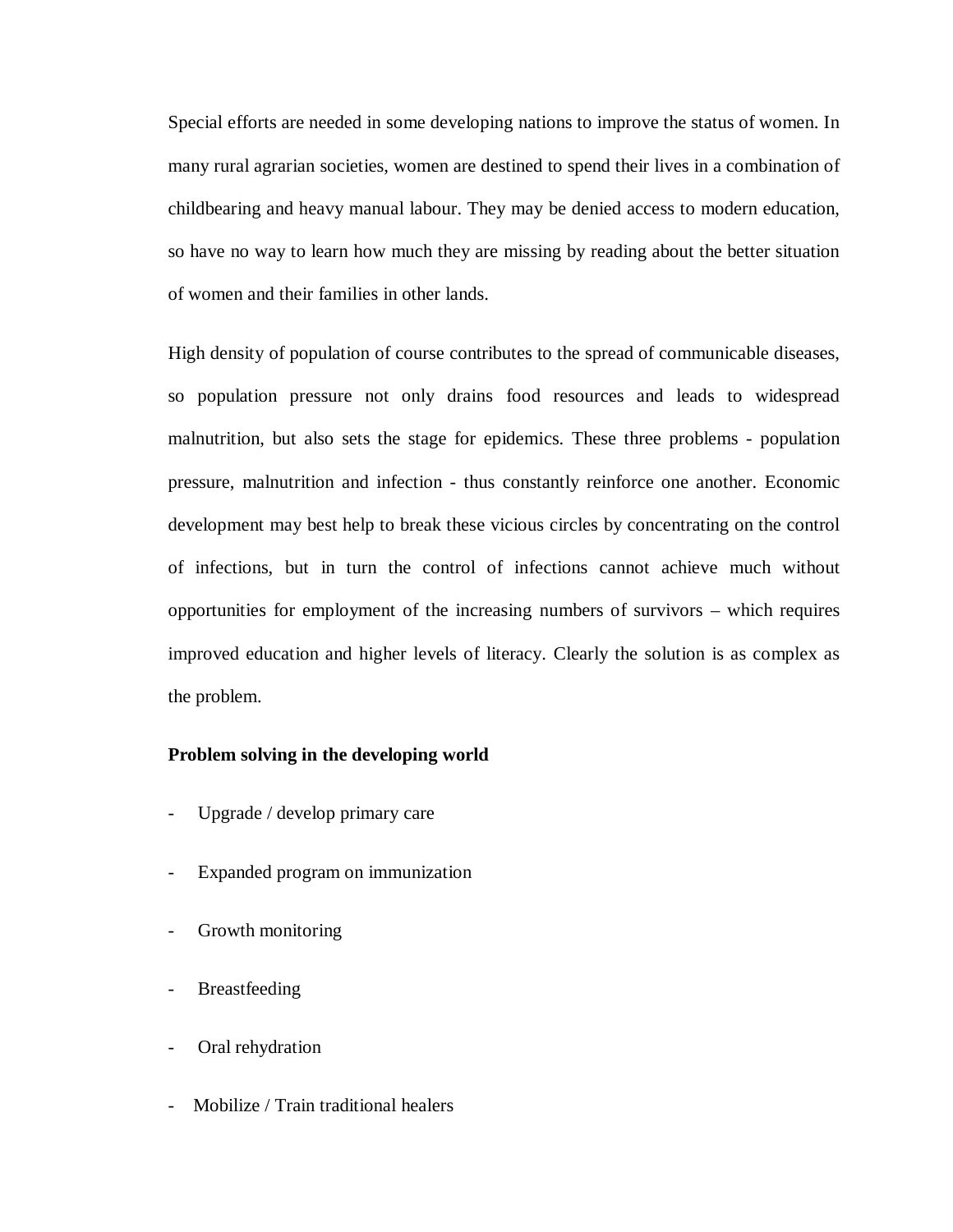### - Community development

### - Global interdependence

THE Alma – Ata "Health for All" Conference in 1978 gave a focus to what had previously been somewhat aimless efforts. The expanded program on immunization and the oral rehydration program have achieved measurable results already; the tropical disease research program, such as vaccines against malaria and schistosomiasis, has achieved more than optimists could have hoped for a few years ago. Less glamorous but just as important, the underpinning (support, strengthen from beneath) of primary care services and health information systems in developing countries is beginning to work. Instrumental in this is the collaboration between WHO, other official agencies, and NGOs, which have responded to the challenge of meeting specific goals with finite deadlines. Perhaps the most significant achievement has been the way the international agencies have shifted the emphasis of leadership to local communities, giving control over their own health affairs back to the people who will directly benefit, in contrast to preserving the traditional approach in which expatriate advisers, with varying degrees of paternalism, made all the decisions and implemented all the plans. A central feature of this reorientation of aims and methods has been the development of primary health carea direct and explicit reaction to the "Health for All" initiative. Just a few years ago, many developing countries had virtually no primary care workers other than traditional healers; now increasingly there are battalions of rural health workers, many modeled on the Chinese "bare-foot doctor" pattern. Trained for a few months in first aid, health education and elementary principles of personal preventive medicine, these health workers are concerned mainly with promoting better health only. Secondarily with the treatment of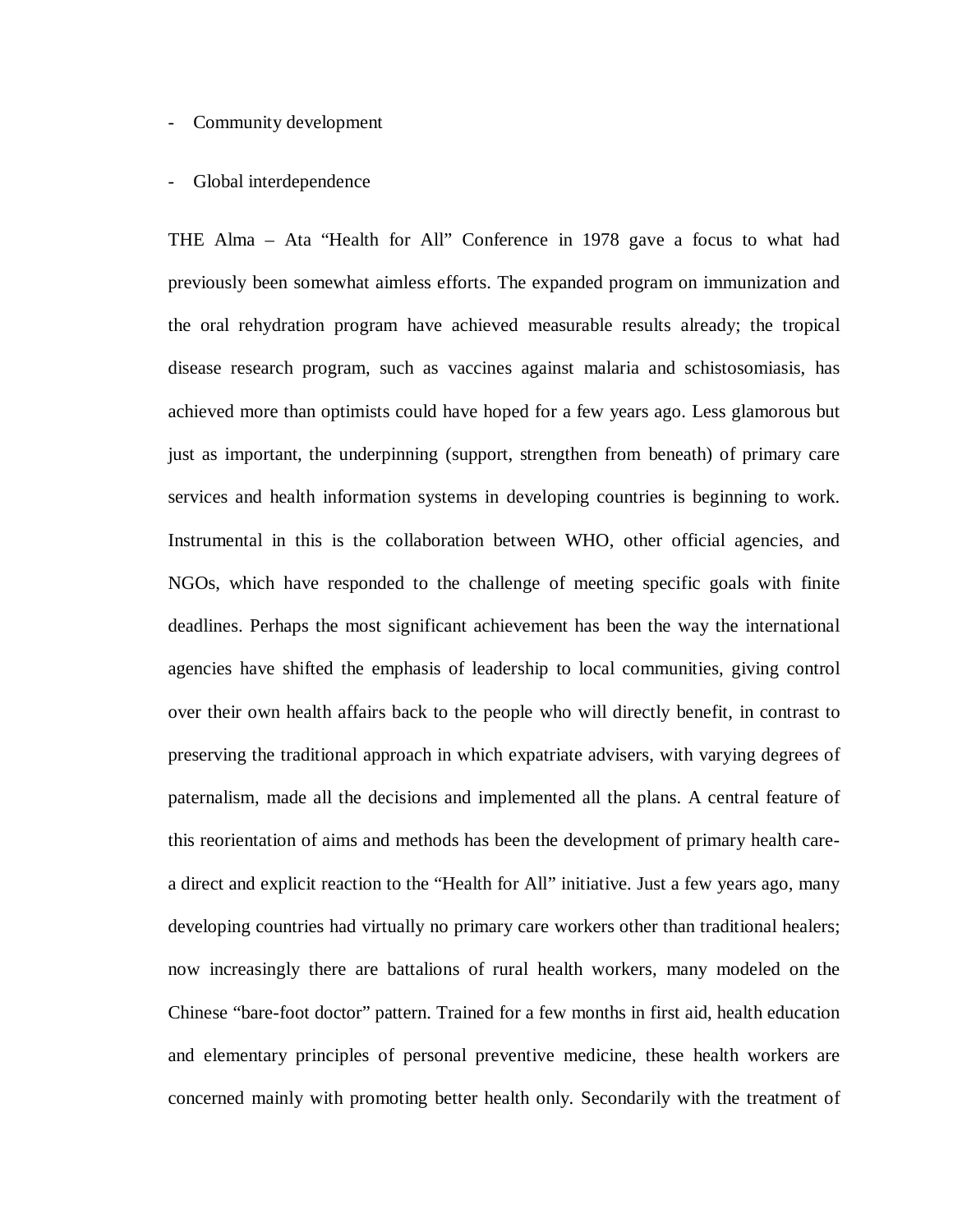the various incidental illnesses and injuries that afflict the people in the villages where they work. An important part of this approach is to upgrade the skills of traditional healers. One of the most valuable forms of development assistance that industrial nations can offer to the third world is to help with these training programmes for primary health care workers. Other priorities include promoting the concept of global interdependence, the recognition that actions of groups, communities, nations in one part of the world affect those who live at a distance, perhaps ultimately react on us all whenever we may live. There is no doubt that despoiling the environment, profligate consumption of nonrenewable resources will ultimately harm us all and our descendents, especially if this is accompanied by pollution and destruction of other living creatures with which humans are interdependent.

Another priority is to focus our attention on a few major problems, rather than attempting to deal superficially with a great many at once, including perhaps some of little consequence. Without a doubt, programs that protect the lives of infants and children for example GOBI are the highest priorities.

# **SOURCES OF COMMUNITY/PUBLIC HEALTH PROBLEMS IN RURAL AND URBAN AREAS IN LESS DEVELOPED COUNTRIES**

- Water availability / scarcity
- Vehicular emission
- Population increase
- -Air pollution

### -Sanitation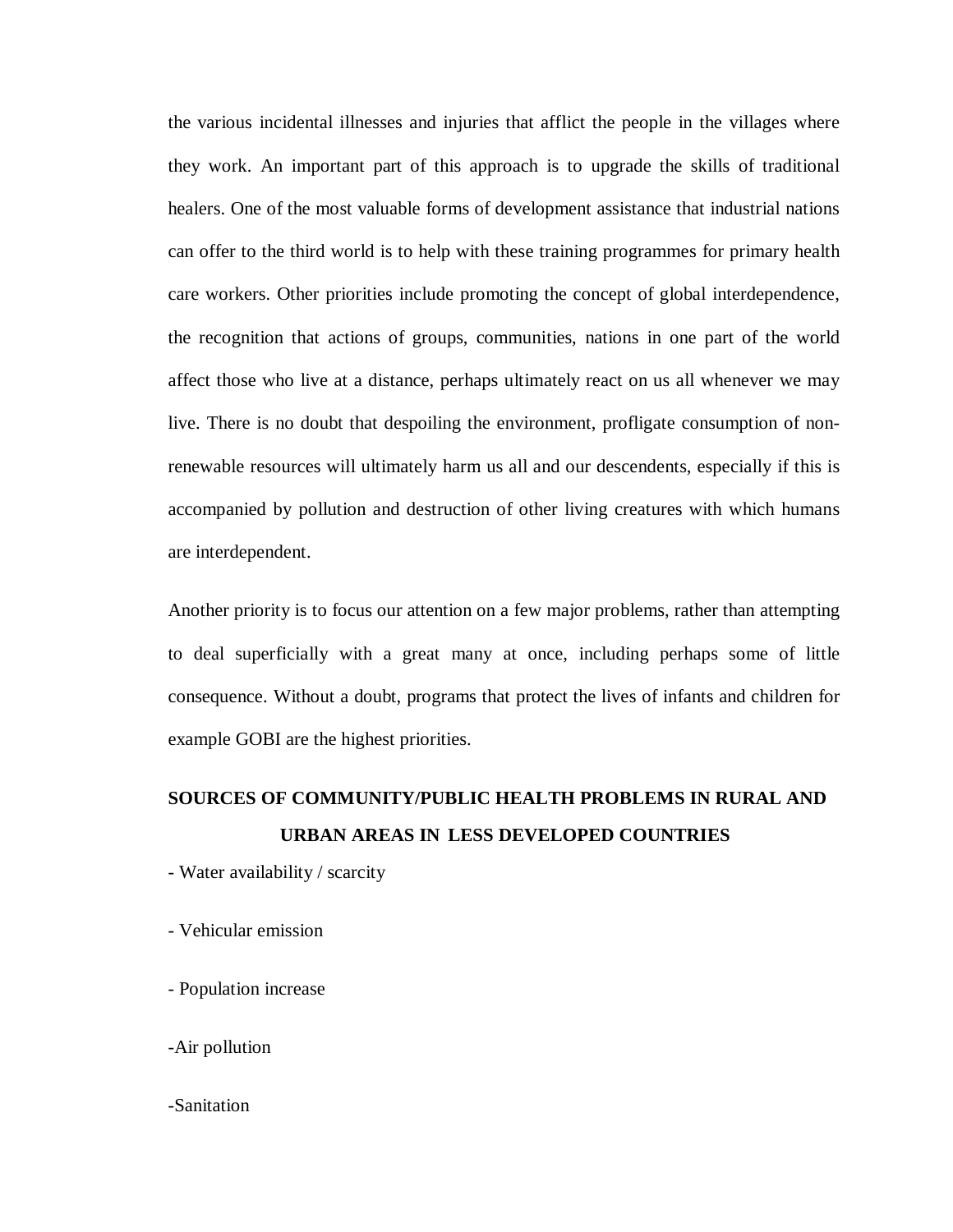## **CONTROL OF HEALTH PROBLEMS ARISING FROM CONTAMINATION OF WATER, AIR IN COMMUNITIES**

Water contamination: water (e.g lakes, rivers, oceans and groundwater) pollution occurs when pollutants are discharged directly or indirectly into water bodies without adequate treatment to remove harmful compounds.

## **Sources of contamination**

- Pesticides: run-off from farms, backyards, leachate from landfill. It has effect on ecosystems, human health (endocrine) and reproductive damage in wildlife.
- Sewage: untreated or inadequately treated municipal sewage
- Synthetic organics: e.g persistent organic pollutants
- Acidification: transportation of sulphur dioxide from power plants common in US and Europe
- Chemicals in drinking water: fluorine, arsenic, lead
- Nutrients: phosphorus from fertilizers

**Diseases**: Typhoid, cholera

## **Preventive measures**

- Water should be properly checked
- Steps taken to disinfect it
- Water pipes should be regularly checked for leaks and cracks
- At home water should be boiled, filtered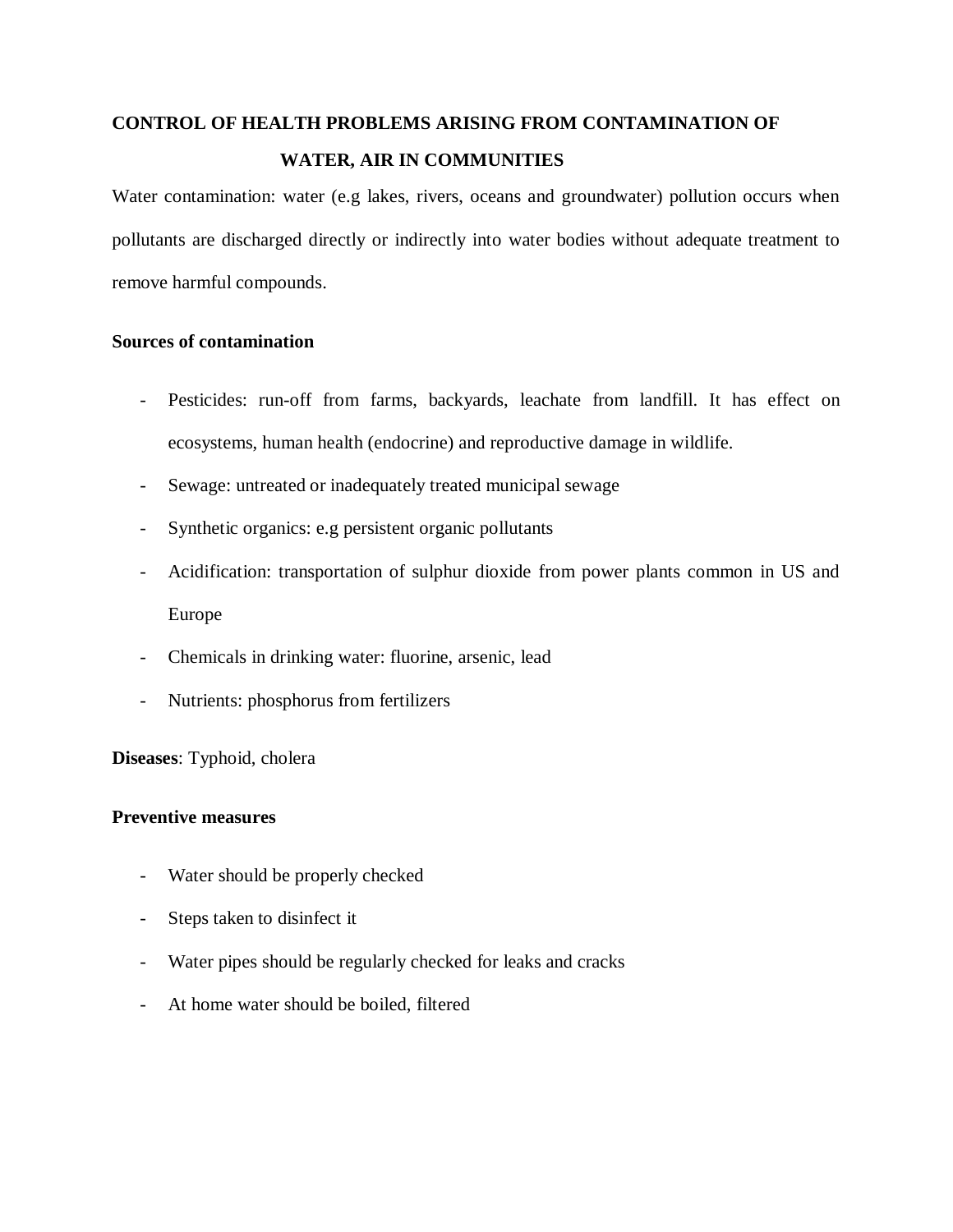### **Air contamination**

Introduction of chemicals, particulate matter or biological materials into the atmosphere; that cause harm or discomfort to humans or other living organisms.

## **Air pollutant**

 $SO_x, NO_x, CO, CO_2$  volatile organic compounds e.g CH<sub>4</sub> particulate matter, CFCs harmful to the ozone layer, radioactive pollutants (produced by nuclear explosions, war explosives and natural process such as the radioactive decay of radon.

### **Sources**

Anthropogenic

- Stationary sources e.g power plants, factories
- Mobile sources e.g motor vehicles
- Chemicals e.g agriculture and forestry
- Fumes from paint, hair spray, aerosol sprays and other solvents
- Waste deposition in landfills generate methane
- Military such as nuclear weapons, toxic gases

## Natural

- Dust from land with little or no vegetation
- Methane by the digestion of food by animals e.g cattle
- Smoke and carbon monoxide from wildfires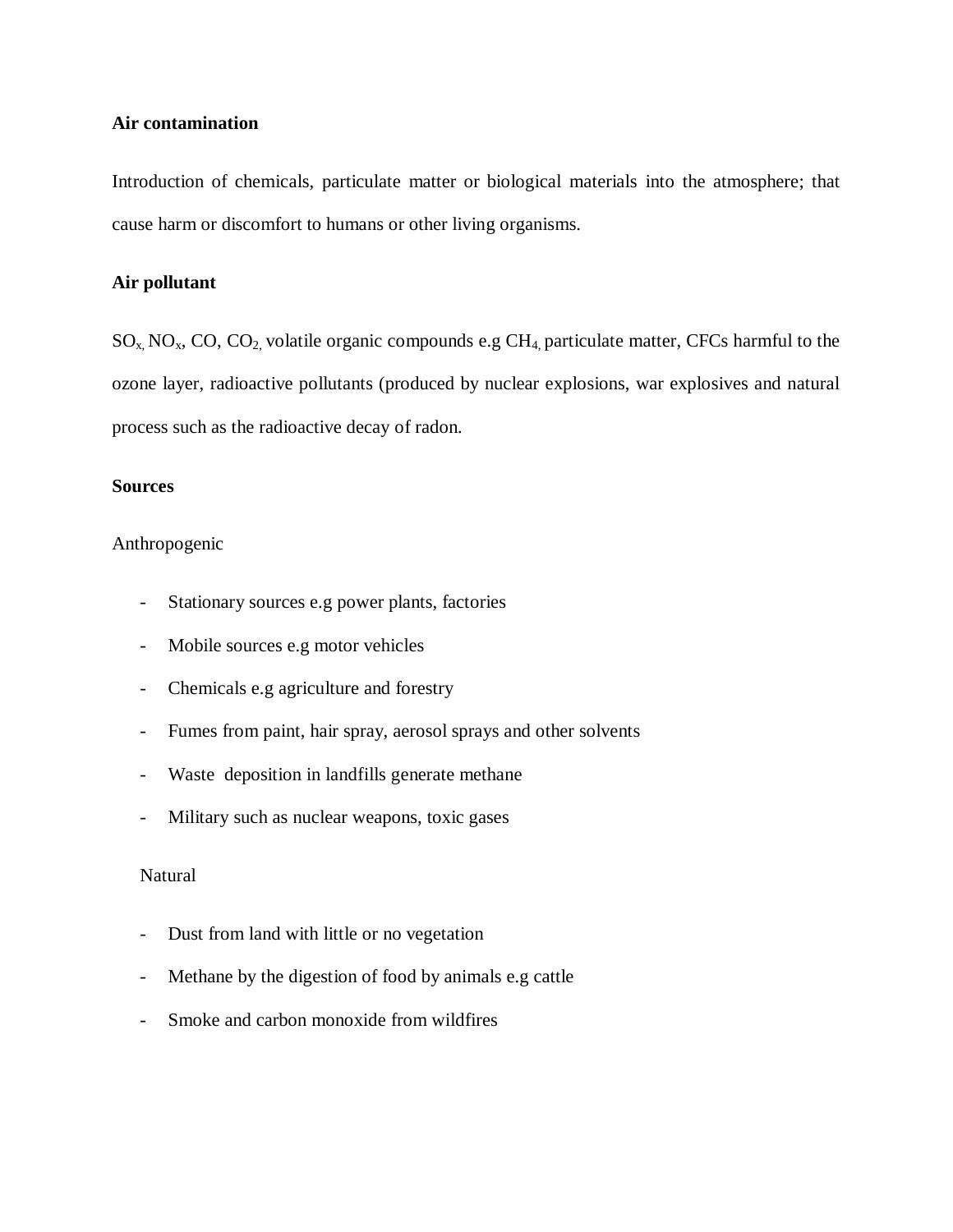### **Health effect**

- Cardiopulmonary disease
- Pneumonia through air contamination from motor vehicles
- Lung and heart diseases

Control devices

Regulations on air contamination: The clean air act, The national ambient air quality standards, National emission standard for hazardous air pollutants

## **SPATIAL EPIDEMIOLOGICAL APPROACH TO COMMUNITY / PUBLIC HEALTH PROBLEMS ANALYSIS**

Epidemic can be defined as affecting or tending to affect a disproportionately large number of individuals within a population, community or region at the same time. Among the diseases that have occurred in epidemic proportions throughout history are bubonic plague, influenza, small pox, typhoid fever, tuberculosis, cholera, bacterial meningitis and diphtheria. Occasionally, childhood diseases such as mumps and German measles become epidemics.

Epidemiology, medical science that involves the study of the incidence and distribution of diseases in large populations and the conditions influencing the spread and severity of disease.

The major activities of local and state health departments from 1850 to 1920 involved communicable disease control and sanitation. The chief methods of controlling communicable diseases included escorting diseased persons to the town pesthouse, quarantine and fumigation to destroy bacteria. However, quarantine failed as the major measure of communicable disease protection because health officials and others did not understand the epidemiological principles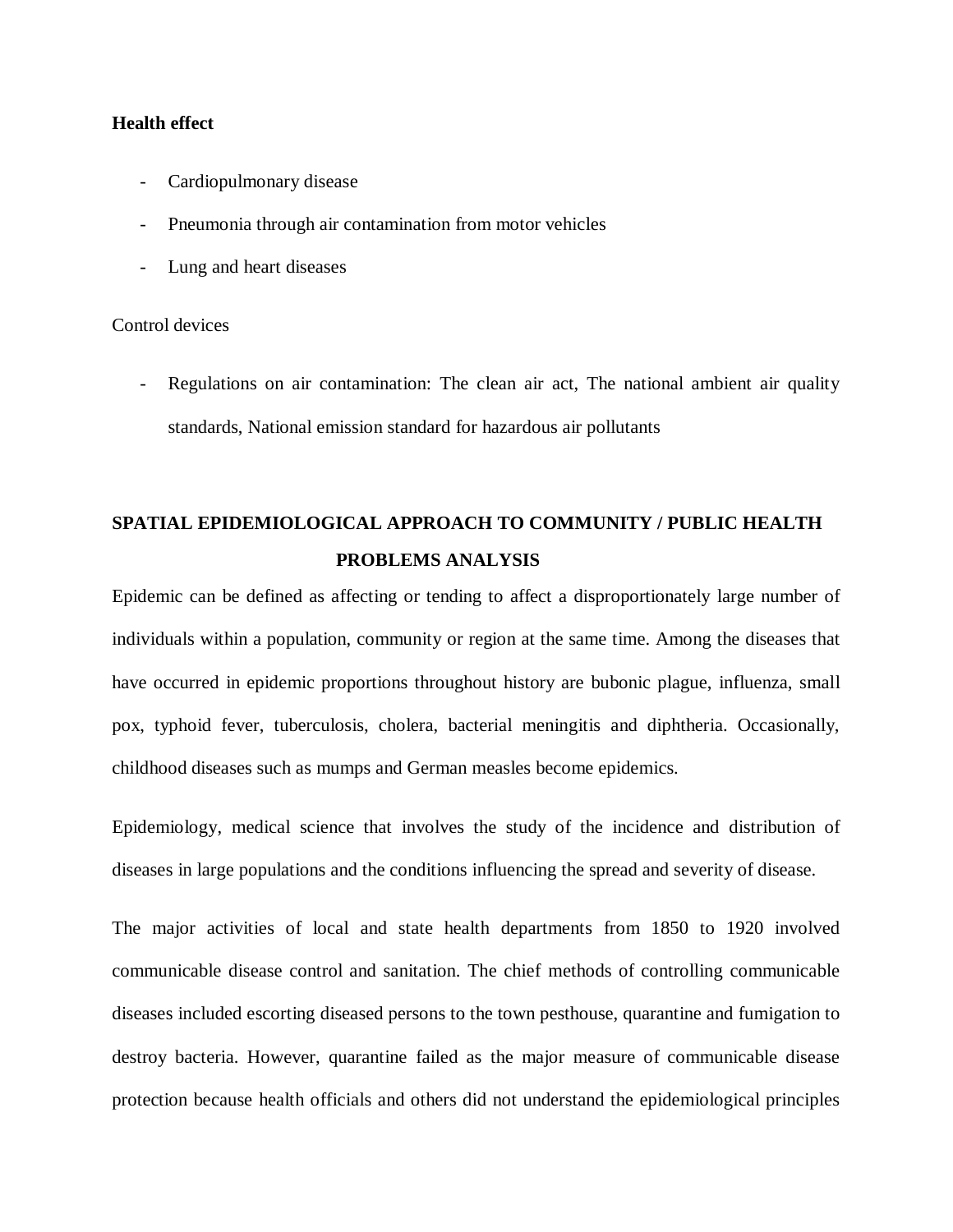of the disease carrier in relation to the spread of infection. Furthermore, the modes of transmission and periods of incubation and communicability of infection were not well understood. Because pride and business interests were involved, citizens in most communities falsely denied that diseases existed in their midst. Although tuberculosis and typhoid fever claimed many lives, smallpox was the most dreaded disease. Smallpox instilled fear and terror in the public mind because of its unwilling appearance and disfiguring consequences, its extreme communicability and its high fatality rate. Smallpox vaccine had been introduced as early as 1796 but mass vaccination programmes were not conducted in the US until the 1920's because many individuals were slow to accept the preventive measure. With the application of measures for community sanitation and health education, and with an increasing proportion of the population protected by immunization against typhoid fever, diphtheria and smallpox, the number of cases and deaths from these communicable diseases gradually decreased.

Cholera was the classic epidemic disease of the  $19<sup>th</sup>$  century, as plague has been of the  $14<sup>th</sup>$ century. When cholera first appeared in US in 1832, yellow fever and smallpox, the great epidemic diseases of the previous two centuries, were no longer truly national problems. Yellow fever had disappeared from the North, and vaccination had disappeared from the North, and vaccination had deprived smallpox of much of its menace. It was not until 1883 that Robert Koch, directing a German Scientific Commission in Egypt, isolated the organism that causes cholera – vibrio comma, a motile, comma-shaped bacterium. Once they find their way into the human intestine, these vibrios are capable of producing an acute disease which, if untreated, kills roughly a half of those unfortunate enough to contact it. Cholera, like typhoid, can be spread along the pathway leading to the human digestive tract. Unwashed hands or uncooked fruits and vegetables, for example, are frequently responsible for the transmission of the disease, though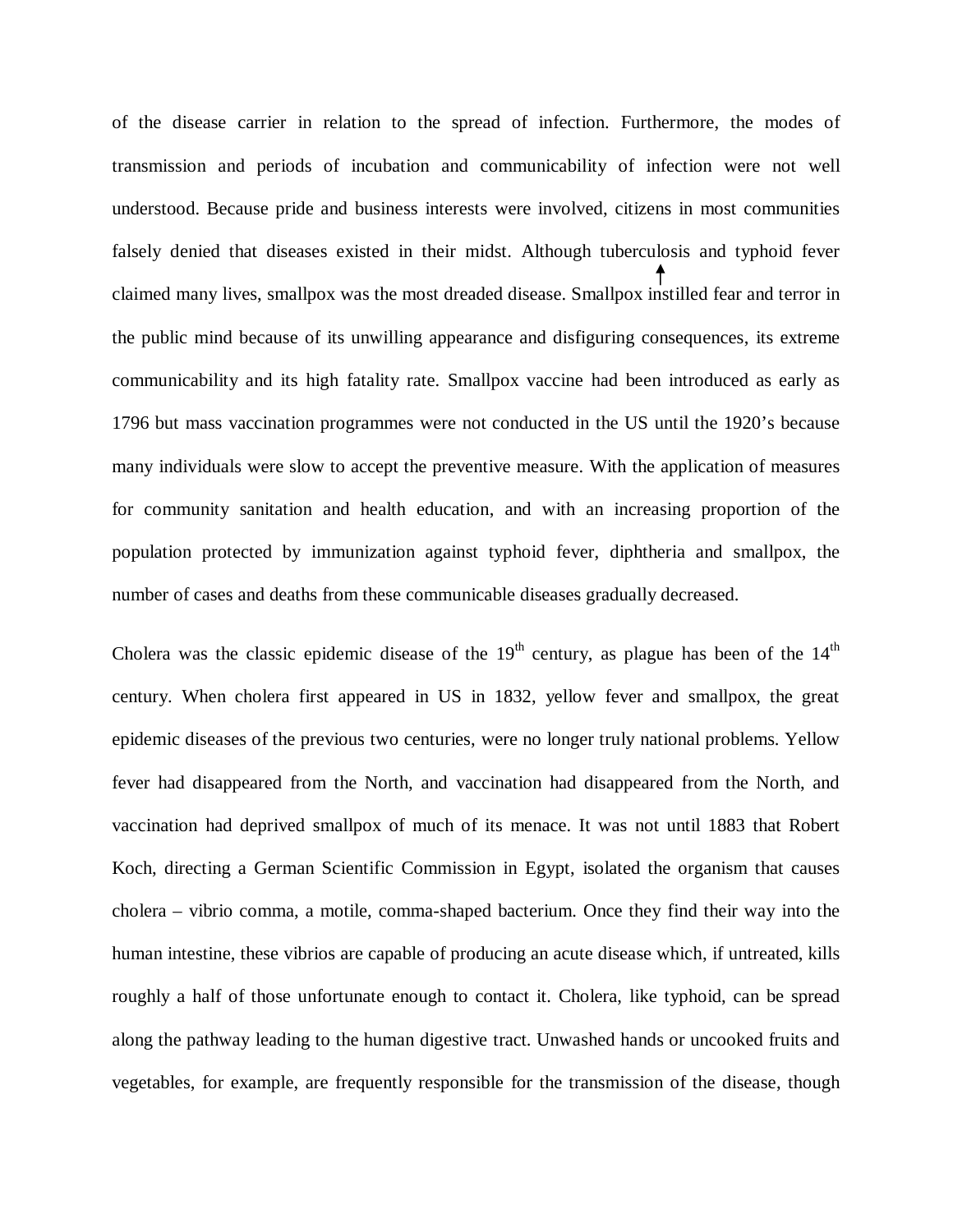sewage – contaminated water supplies have been the cause of the most severe, widespread and explosive cholera epidemics. Clean streets, airy apartments, a pure supply of water, were certain safeguards against epidemic disease. And by 1866, advocates of sanitary reform could in justification of their programmes point to the discovery of John snow, a London physician, that cholera was spread through a contaminated water supply. Cholera in 1849, for example was assumed by the great majority of physicians to be a specific disease, whereas in 1832, most practitioners had still regarded cholera as a vague atmospheric malaise.

Modern epidemiology may focus on the effect of age such as the susceptibility of the older person to respiratory death during influenza epidemics; of sex such as the greater incidence of heart attack among men; or of socio-economic factors exemplified by the greater influence of tuberculosis among the poor especially the homeless in crowded cities. In addition to searching on the general causes of disease among population, epidemiology may be charged with identifying the source of a specific condition of a particular disease.

### Public Health Programmes

- 1 Immunization Vaccines against polio to children
- 2 Rural and Urban health clinics.
- 3 Disease tracking and Epidemiology: This can be done by going through records of
- health problems in different areas.
- 4 Sanitation and population control
- 5 Medical Research
- 6 Public Education campaign